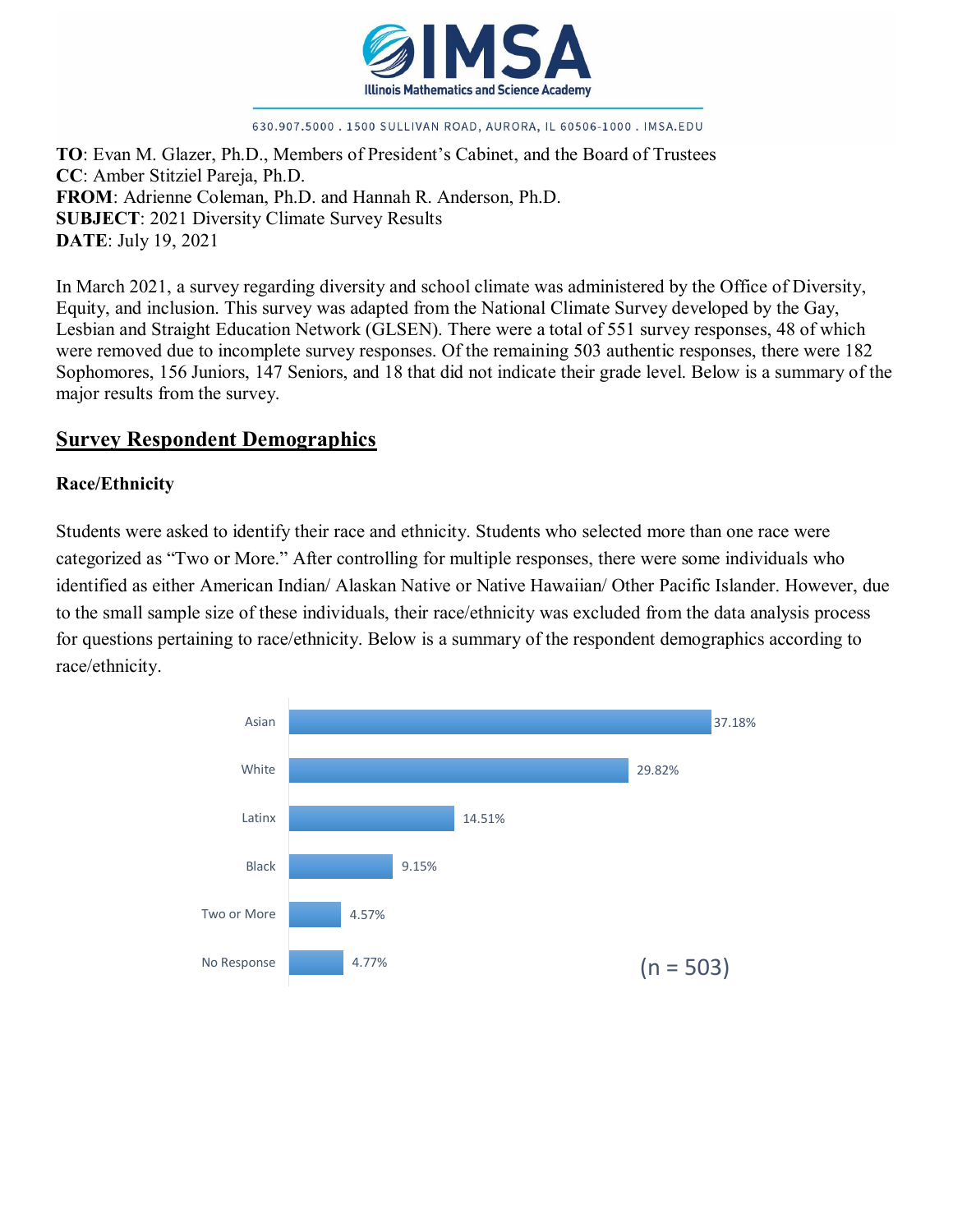### **Gender**

The survey offered the students a variety of response options for their gender identity. For purposes of data analysis and group comparisons, any gender selected other than Male or Female, was categorized as Non-Traditional. The Non-Traditional classification included the following genders: Transgender  $(n = 2)$ ; Transgender Female-to-Male ( $n = 5$ ); Non-Binary ( $n = 11$ ); Gender Queer/Gender Fluid ( $n = 13$ ); and "Two or More" genders  $(n = 6)$  where more than one response was provided. IMSA would like to recognize the fact that this gender identity categorization is not favorable as it normalizes the male and female gender identities. It is IMSA's mission to create a welcoming and inclusive environment for all individuals, and thus individuals around the community are actively working towards a more inclusive designation. Below is a summary of respondent demographics by gender.



## **Sexual Orientation**

Students were asked to identify their sexual orientation. For the purposes of data analysis and group comparisons, students who chose a category other than Heterosexual were classified as Non-Heterosexual. The category of Non-Heterosexual includes the following sexual orientations: Gay ( $n = 5$ ); Lesbian ( $n = 11$ ); Bisexual/Pansexual (n = 67); Queer (n = 6); Questioning (n = 35); Asexual (n = 8); and "Two or More" sexual orientations ( $n = 37$ ) where respondents selected more than one response. Likewise, IMSA recognizes that the designation "Non-Heterosexual" is not ideal as it normalizes heterosexuality. Similar to gender identity, individuals across the IMSA community are actively working towards a more inclusive methodology. Below is a summary of respondent demographics based on sexual orientation.

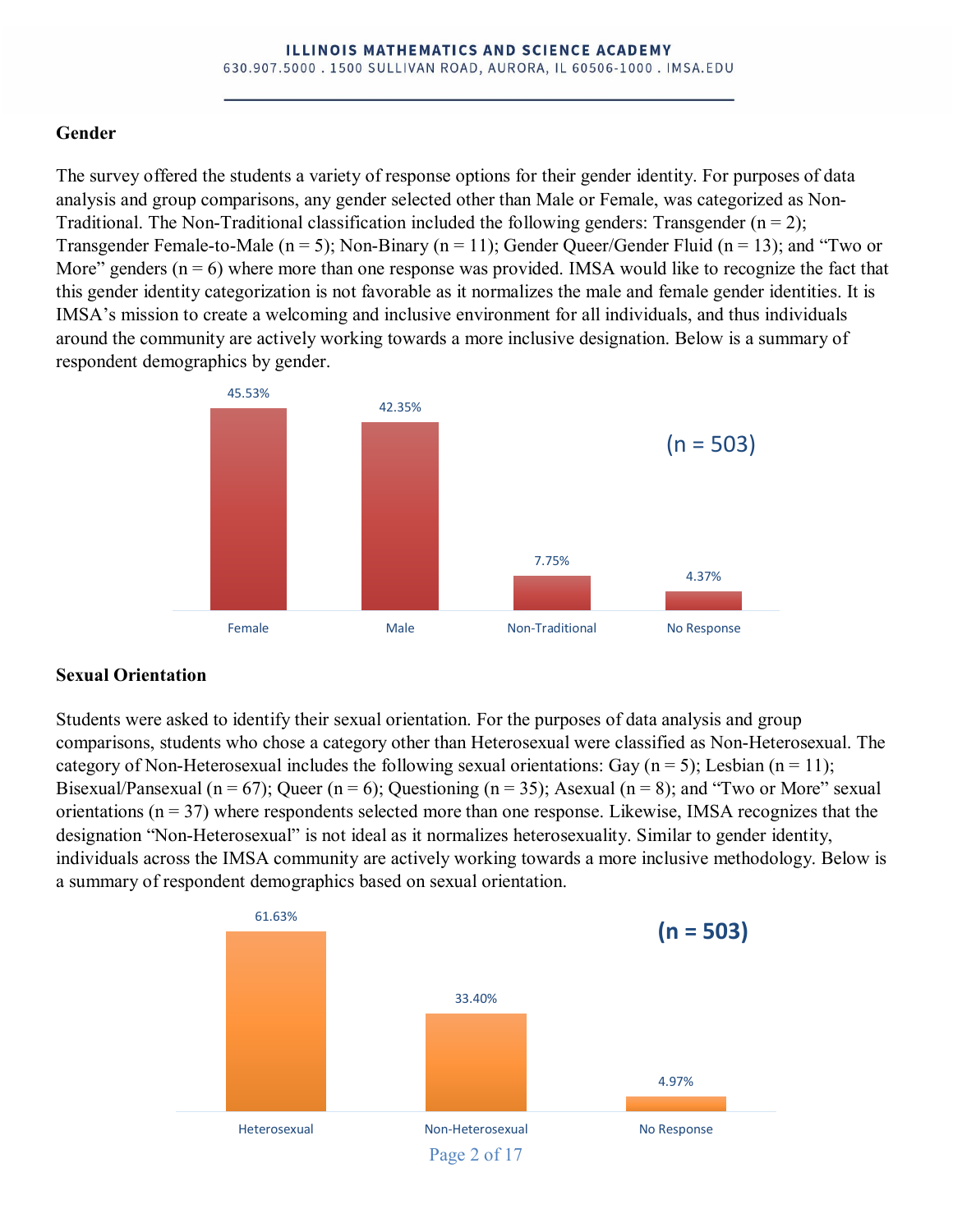## **2021 Survey Results**

#### **Classroom Environment**

One survey question asked, "In the past month, how many times have you skipped class because you felt uncomfortable or unsafe in that class?" An overwhelming majority of students (95.1%) reported that they had not skipped class due to feeling unsafe, suggesting that in general, students feel safe in the classroom. To further examine those that did skip class because they felt unsafe, an ANOVA was conducted to determine the mean differences between grade levels, race/ethnicity, gender, and sexual orientation. A summary of results is provided below.

#### *Grade Level*

The analysis of mean differences for grade level revealed no significant differences in the number of times skipping class and the respondent's grade level due to feeling unsafe in the classroom.

### *Race/Ethnicity*

The analysis for race/ethnicity showed that there is a significant difference in race/ethnicity and the number of times skipping class due to feeling unsafe ( $p < .01$ ). More specifically, students identifying as Latinx were significantly more likely to skip class due to feeling unsafe when compared to students identifying as Asian or White  $(p < .01$ , respectively).



## **Number of Times Skipping Class due to Feeling Unsafe (n = 479)**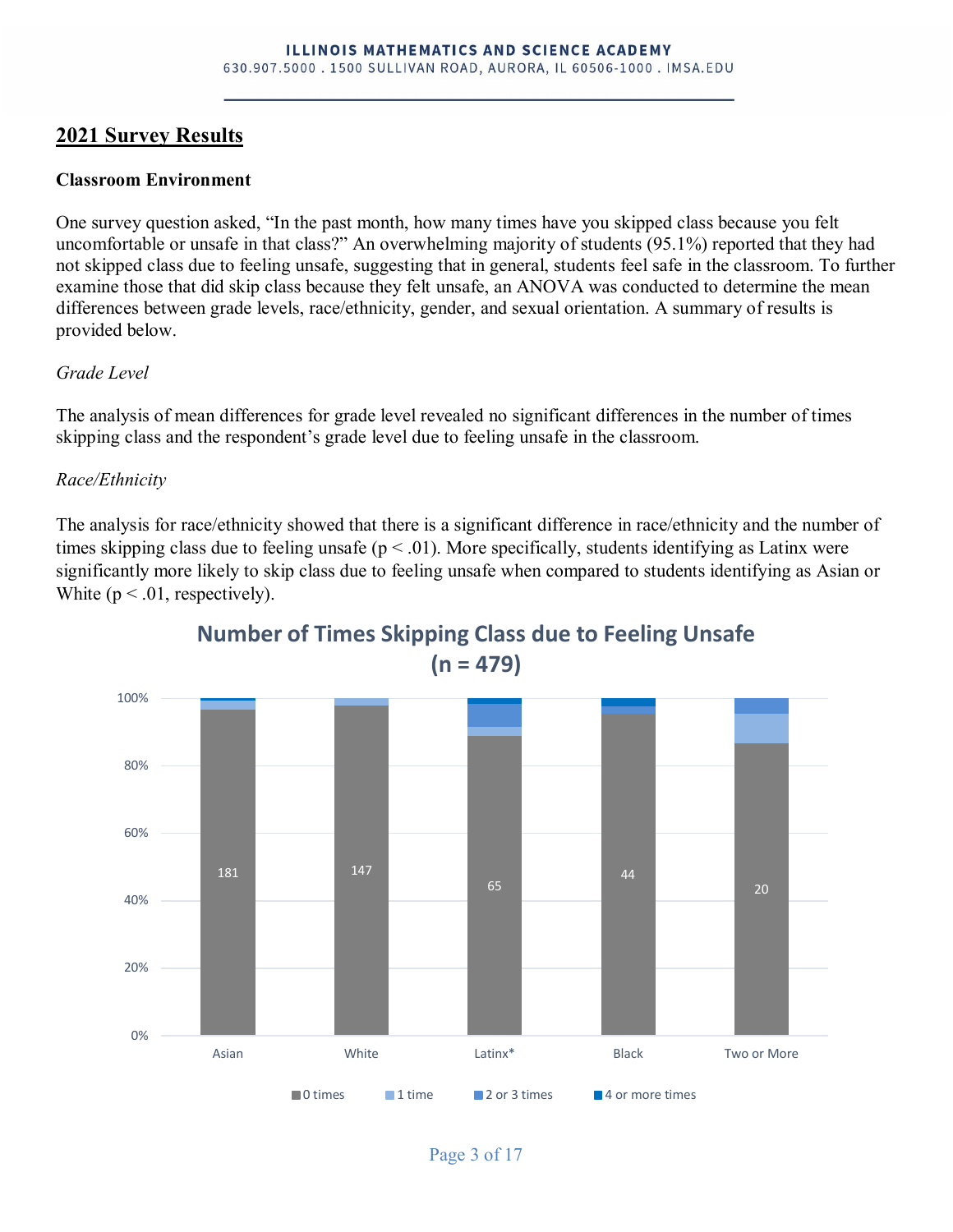### *Gender*

The analysis of mean differences for gender showed that there is a significant difference in gender and the number of times skipping class due to feeling unsafe ( $p < .05$ ). More specifically, respondents identifying as Non-Traditional were significantly more likely to skip class due to feeling unsafe when compared to respondents identifying as Male ( $p < .05$ ) or Female ( $p < .01$ ).



## **Number of Times Skipping Class due to Feeling Unsafe (n = 481)**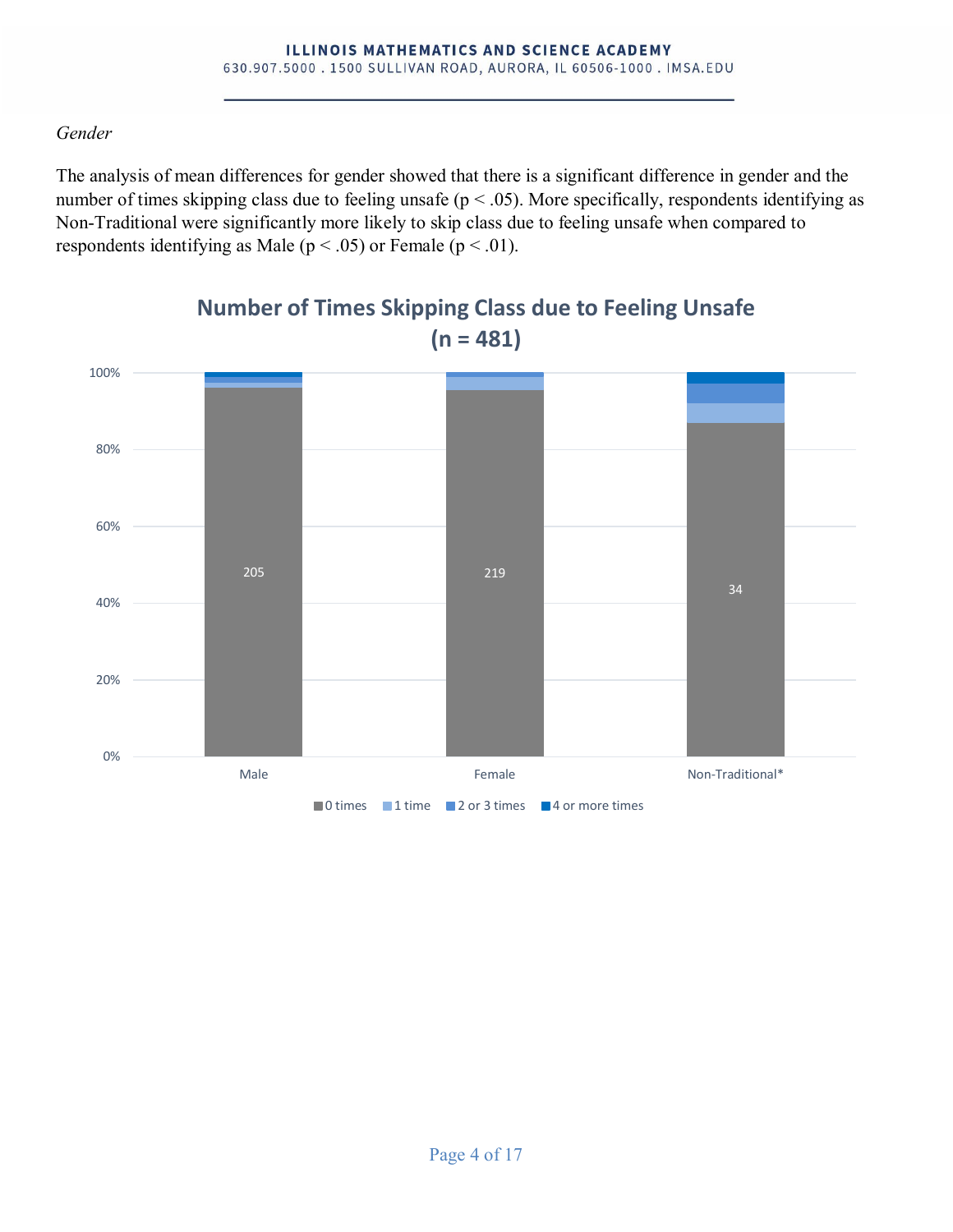### *Sexual Orientation*

The analysis of mean differences for sexual orientation revealed a significant difference in sexual orientation and the number of times skipping class due to feeling unsafe ( $p < .05$ ). More specifically, students identifying as Non-Heterosexual were significantly more likely to skip class due to feeling unsafe when compared to students identifying as Heterosexual.



## **Number of Times Skipping Class due to Feeling Unsafe (n = 478)**

## **Residence Hall Environment**

Another survey question asked students, "In the past month, how many days have you felt unsafe in your residence hall programming or IMSA student organizations' events?" More than nine out of ten students responded that there were zero days they felt unsafe, suggesting that on most days IMSA students feel safe during the residence hall programming or IMSA student organization events. Similar to above, the data was further analyzed to determine whether there were significant mean differences between grade levels, race/ethnicity, gender, and sexual orientation. Below is a summary of the results.

### *Grade Level, Race/Ethnicity, Gender, & Sexual Orientation*

The analysis for each demographic subcategory indicated that there were no statistically significant differences in the number of days feeling unsafe during the residence hall programming or IMSA student organizations' events when compared across the various grade levels, races/ethnicities, gender identities, or sexual orientations.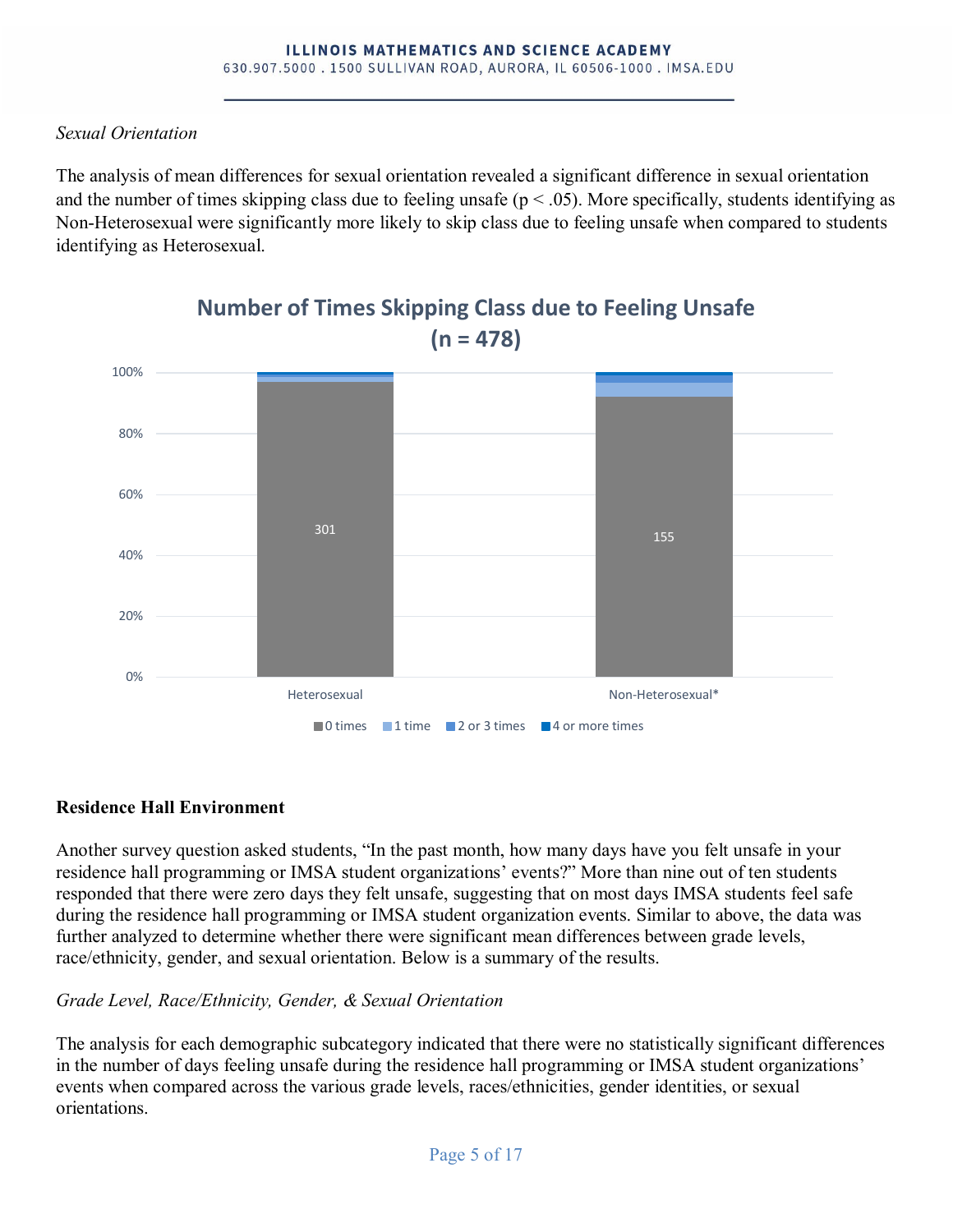#### **School Environment**

The final survey question regarding the topic of feeling safe asked respondents to select the reasons for which they felt unsafe at school. The response options included: their sexual orientation, race/ethnicity, gender, how they express their gender, their religion, their disability, the color of their skin, their socioeconomic status (SES), their political views, and/or their body size or weight. Students were also provided an open-ended response option to allow for additional reasons not listed.

Overall, 9.7% of all survey participants did not provide a response to this question. For those individuals who provided a response, over half of the students indicated that they felt safe in school (i.e., "None of the above. I feel safe in school.").



**Number of Reasons for Feeling Unsafe at School**

Below is a summary of the reasons why students felt unsafe at school. It is important to note, however, of the students that responded, some chose more than one possible response, which is reflected below.



**Reasons for Feeling Unsafe at School (n = 195\*)**

*\*195 students selected one or more reasons for feeling unsafe in school for a total of 440 responses*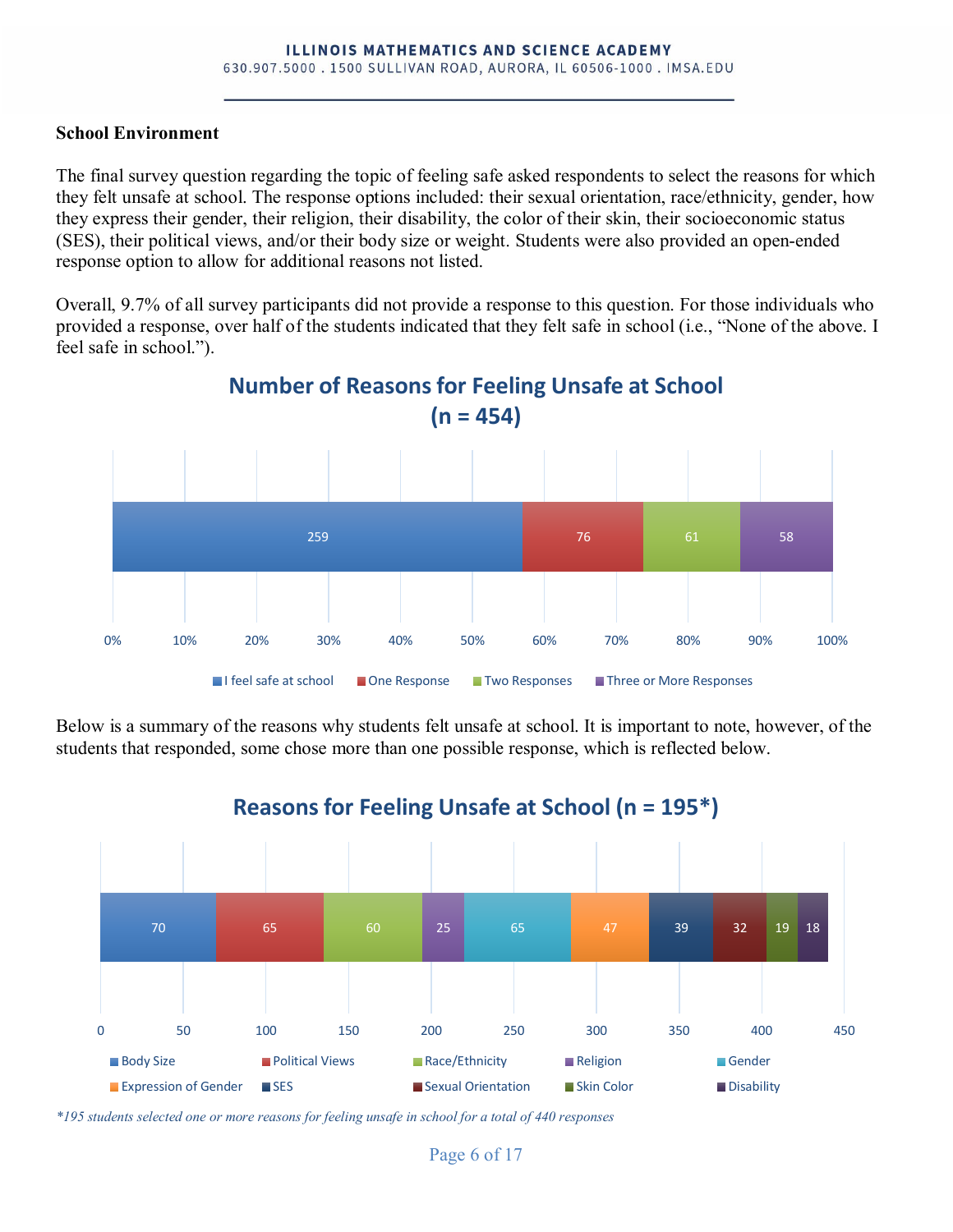### **Verbal Expressions**

Throughout the survey, students were asked numerous questions regarding various verbal expressions heard in school. For each topic of remarks (homophobic, sexist, racist, comments of "not acting masculine/feminine enough" and expressions such as, "That's so gay") students were asked to rate how often they heard such remarks, whether or not they were spoken by students or by teachers/residence counselors/other school staff, where the remarks were being made, and how often either the students or teachers/residence counselors/other school staff were present and/or intervened. An overarching summary of these results is provided below.

In regards to the frequency of the above mentioned remarks (ex: How often do you hear …?) students were provided the following response scale: Never, Rarely, Sometimes, Often, or Frequently. Analysis indicated that sexist remarks along with comments such as "That's so gay" continue to be the most prevalent, although all verbal remarks have continued to improve since 2018. Additionally, the majority of such remarks are being made primarily in the residence halls, other virtual spaces, and hallways.



## **How often do you hear...?**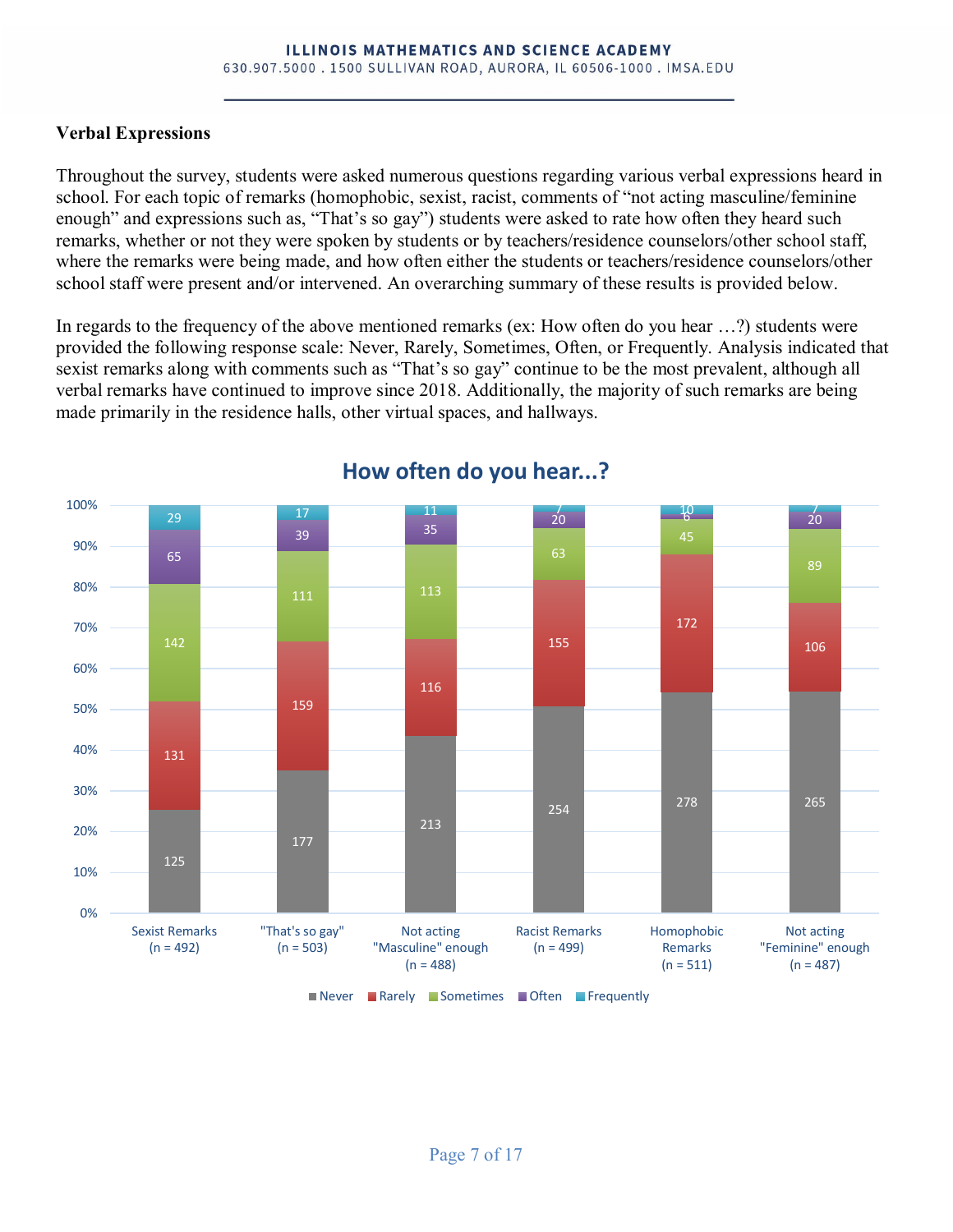When asked about the presence and intervention of students or teachers/residence counselors/other school staff (IMSA employees), the respondents could choose between Never, Some of the time, Most of the time, or Always. Data analysis of the IMSA employees revealed that teachers, residence counselors, or other school staff are Never or Sometimes present approximately 90% of the time that the remarks are being made, regardless of whether the remarks are homophobic, racist, sexist, or masculine/feminine in nature. Furthermore, this trend has continued to worsen since 2018.



## **How often are teachers/resident counselors/other school staff present?**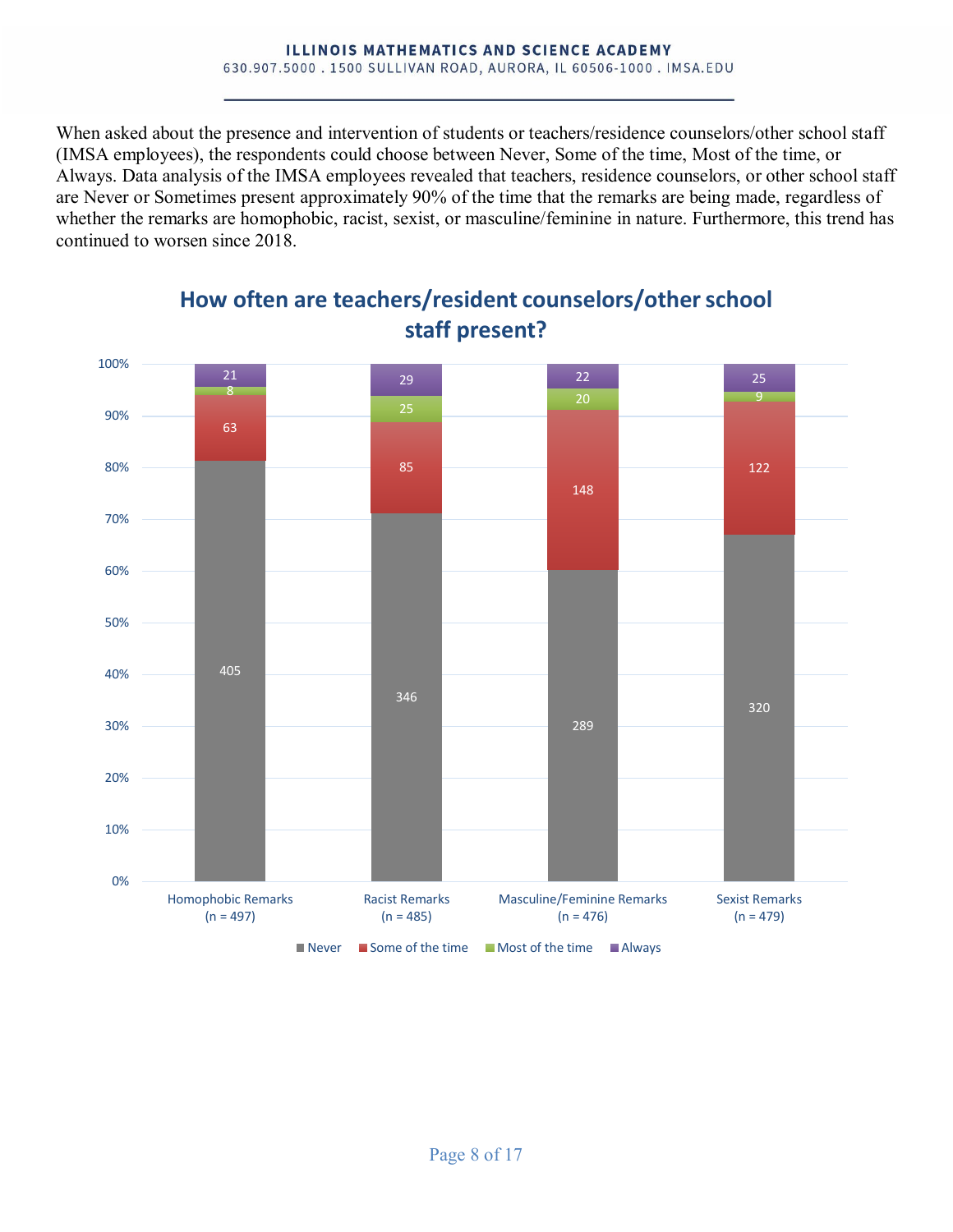When IMSA employees are present to hear such remarks, less than half "Never" intervene. Reviewing the data since 2018, IMSA employees continue to step in and intervene more now than in previous years.



# **When teachers/resident counselors/other school staff are present, how often do they intervene?**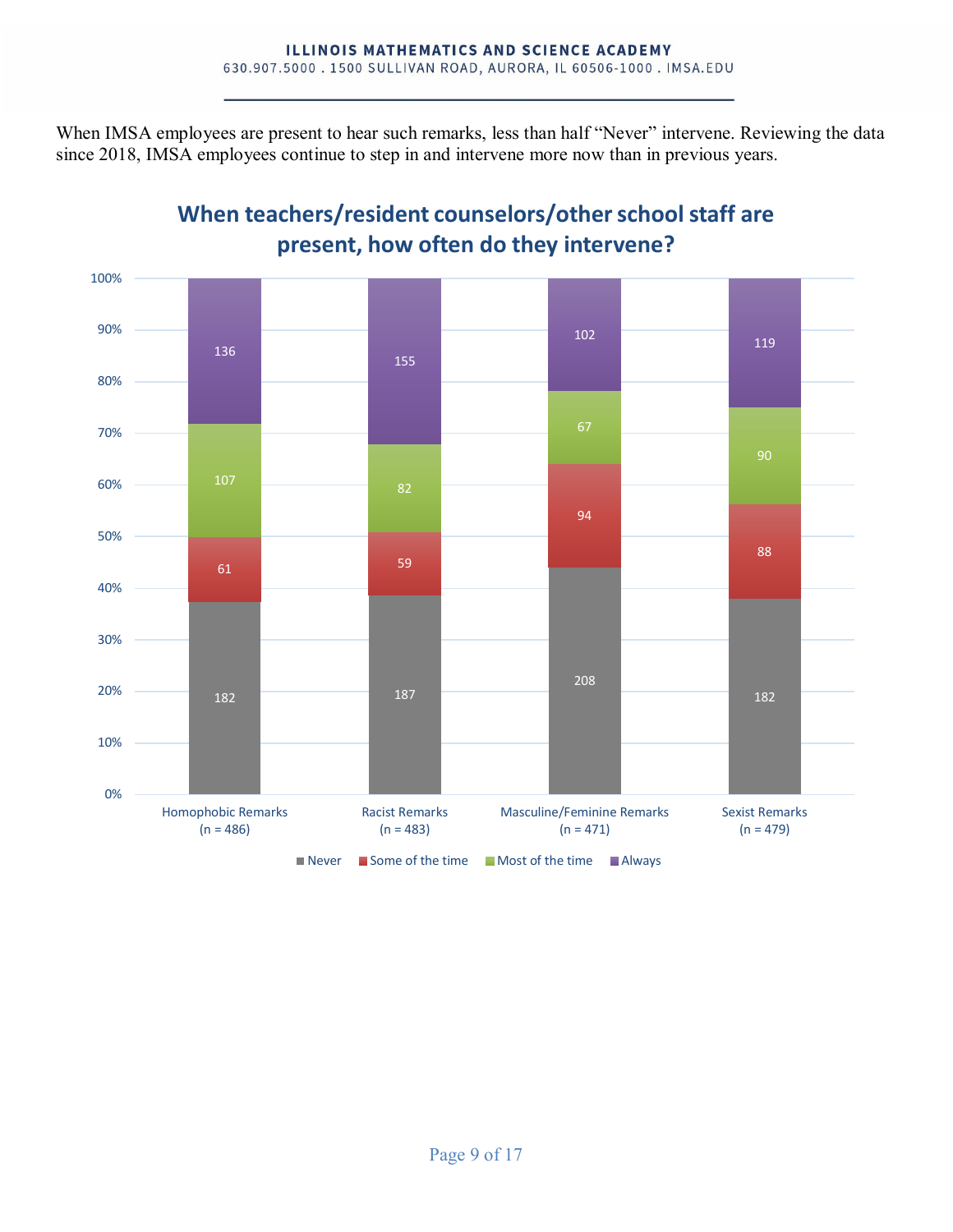## **Comparison of 2016 - 2021 Results**

• Fewer students skipped class in 2021 compared to 2019 due to feeling unsafe in the classroom. This is a reversal of the trend which had been increasing from 2016 to 2018.



## **Number of Times Skipping Class due to Feeling Unsafe**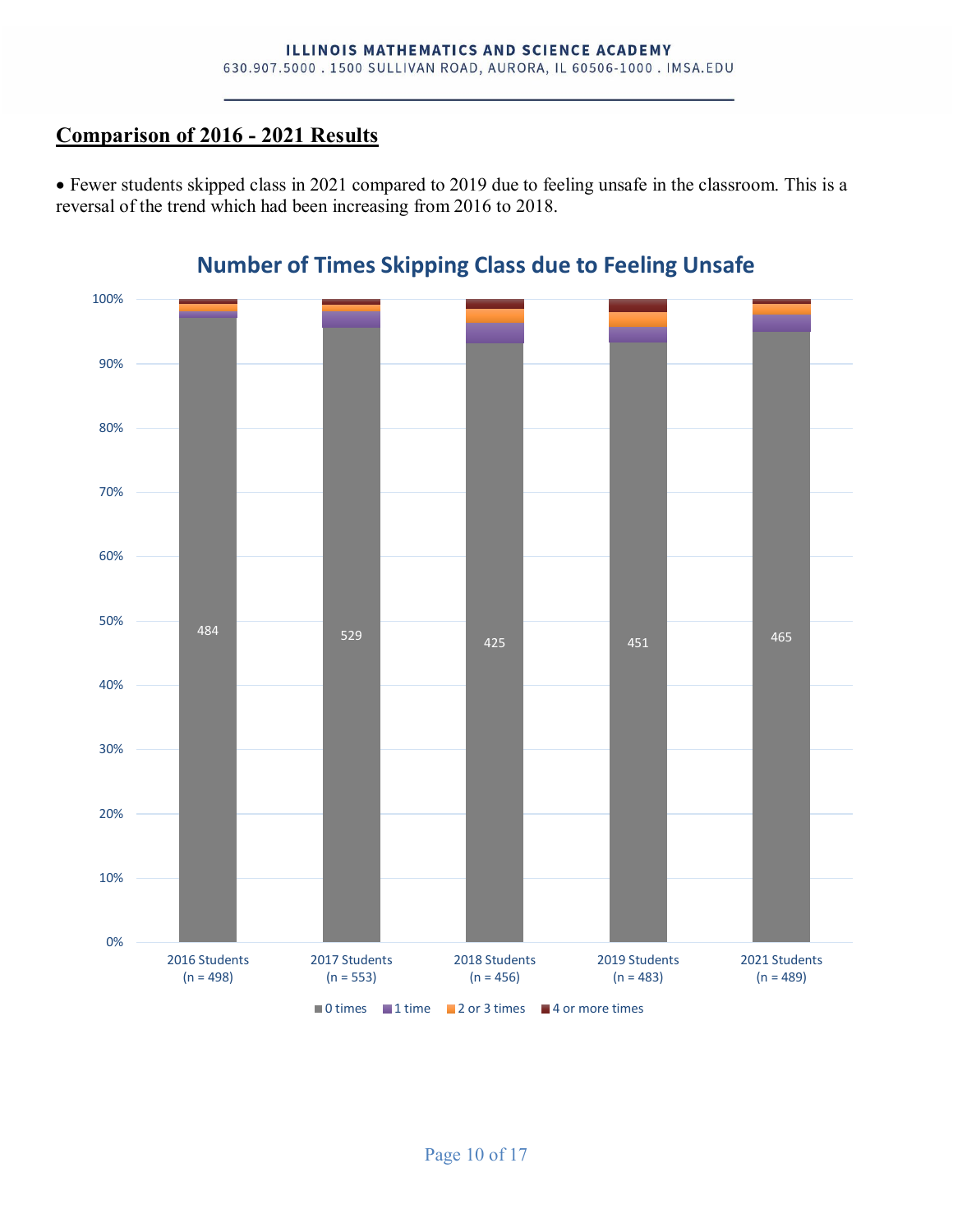The same trend is true for the number of days feeling unsafe the residence halls. Compared to 2019, fewer students felt unsafe in the residence halls. It is also important to note that during the Spring 2021 survey administration, IMSA students were involved in distance learning as a result of the COVID-19 pandemic. Therefore, the wording of the question changed slightly in 2021 to include unsafe in your residence hall programming or IMSA student organizations' events, rather than just unsafe in your residence hall.



## **Number of Days Feeling Unsafe in the Residence Halls**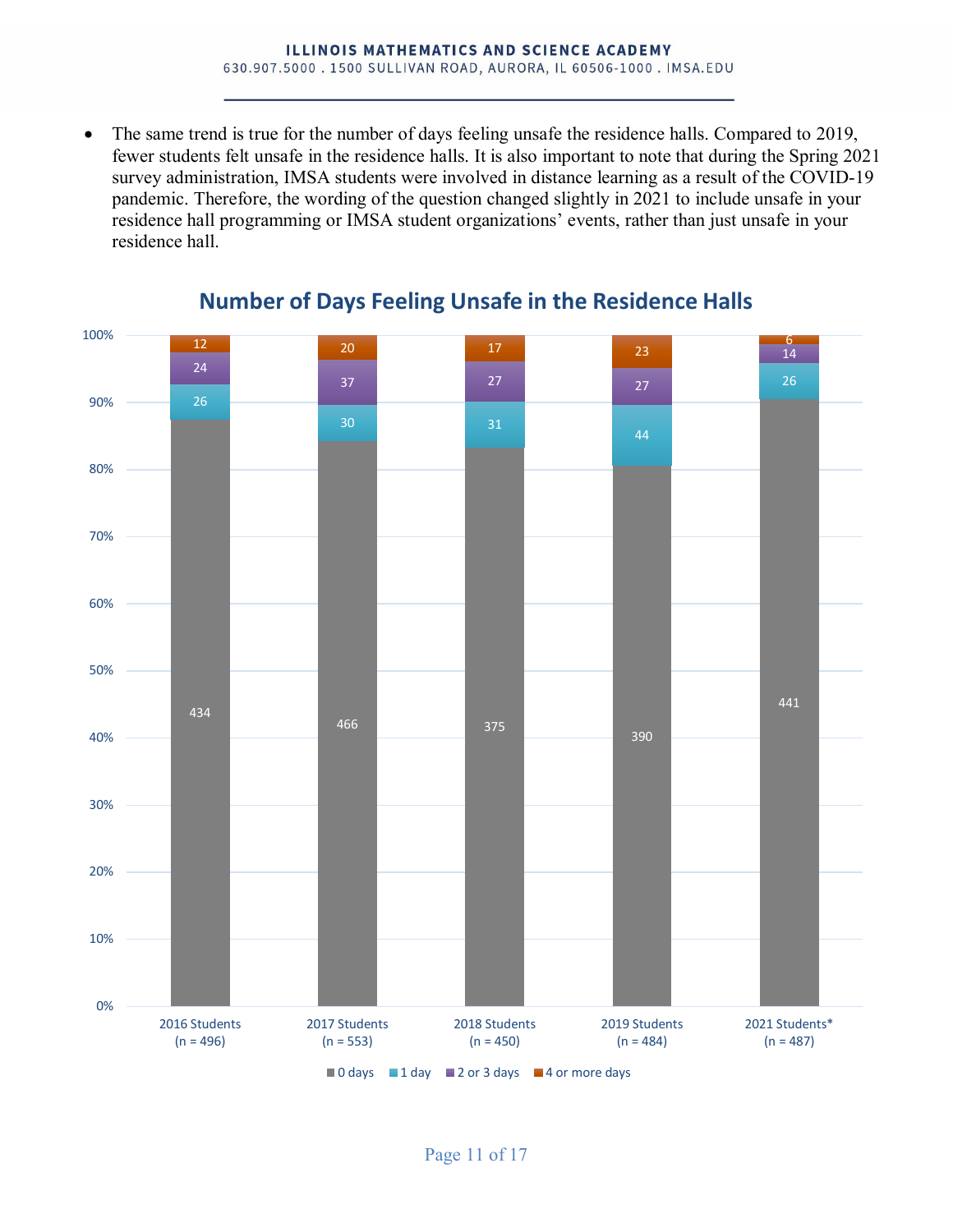630.907.5000.1500 SULLIVAN ROAD, AURORA, IL 60506-1000. IMSA.EDU

• The frequency of homophobic and racist remarks have continued to decrease from the first administration of this survey in spring 2016.



**Racist Remarks**



## **Homophobic Remarks**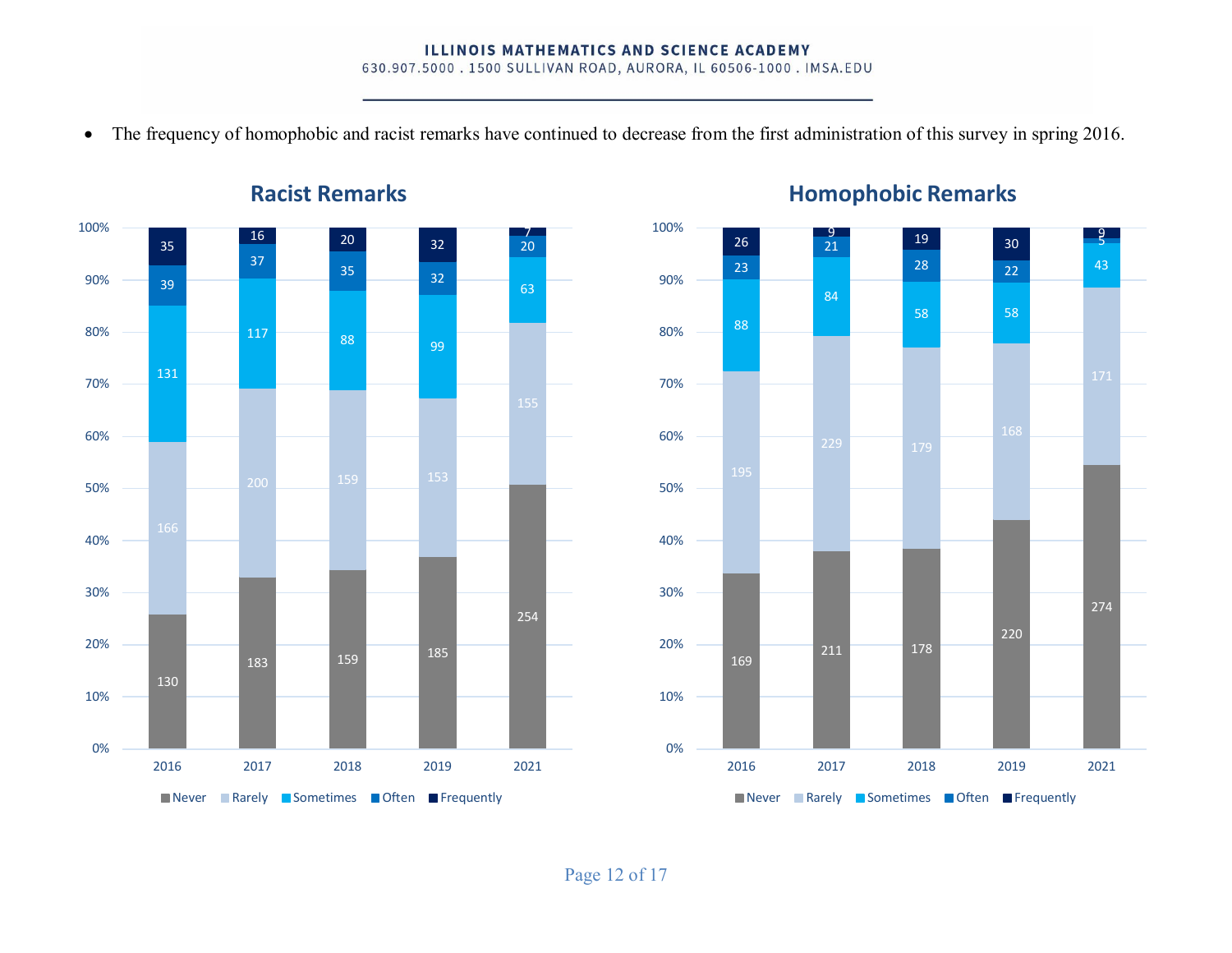#### **ILLINOIS MATHEMATICS AND SCIENCE ACADEMY**

630.907.5000 . 1500 SULLIVAN ROAD, AURORA, IL 60506-1000 . IMSA.EDU

• Compared to previous years, IMSA employees continue to be less likely to be present to hear the various verbal expressions made by students.



# **Present to Hear Verbal Expressions**

Page 13 of 17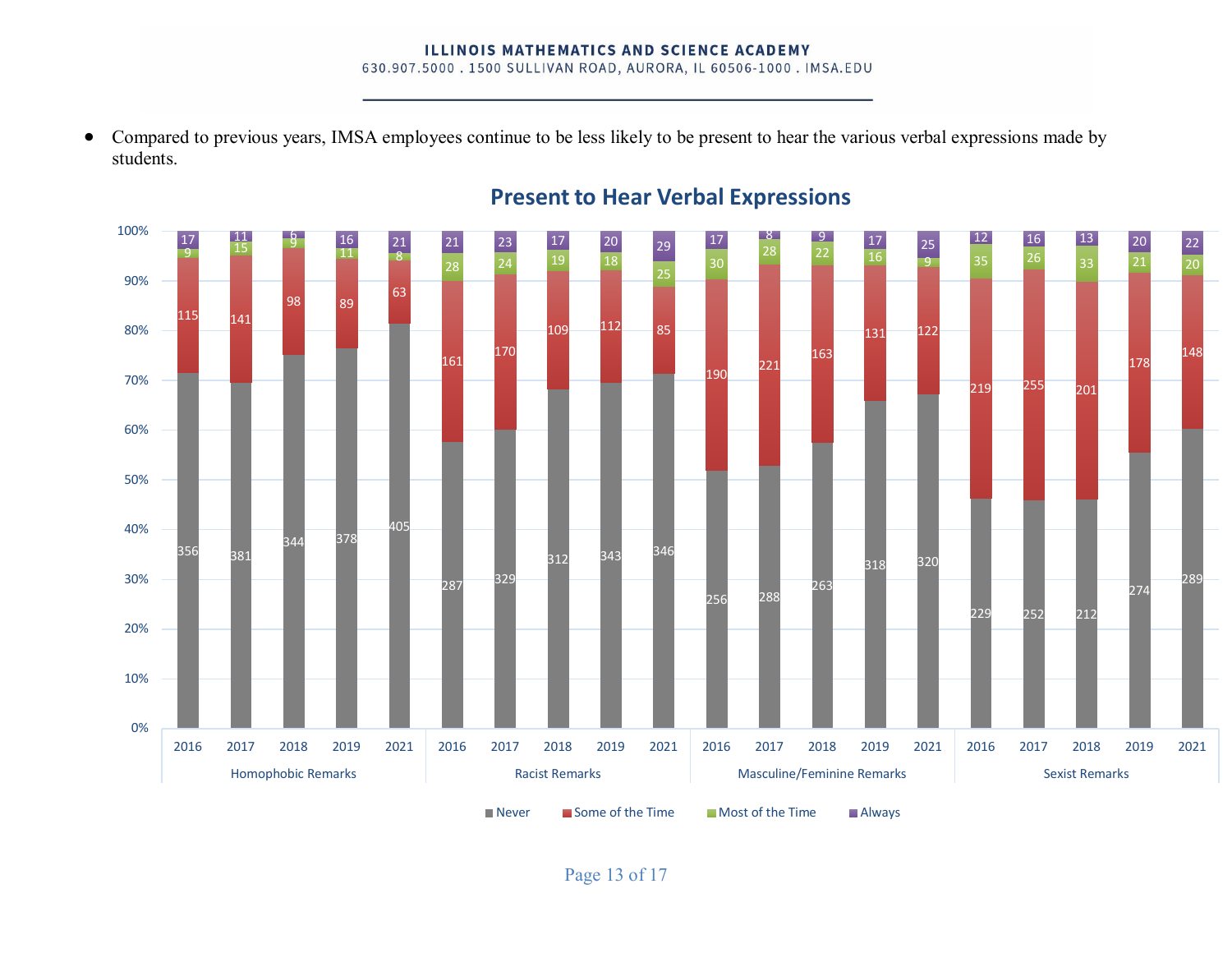#### **ILLINOIS MATHEMATICS AND SCIENCE ACADEMY** 630.907.5000 . 1500 SULLIVAN ROAD, AURORA, IL 60506-1000 . IMSA.EDU

• However, if IMSA employees were present to witness the verbal expressions, they were significantly more likely to intervene this year (2021) compared to prior years.



## **Intervention to Verbal Expressions**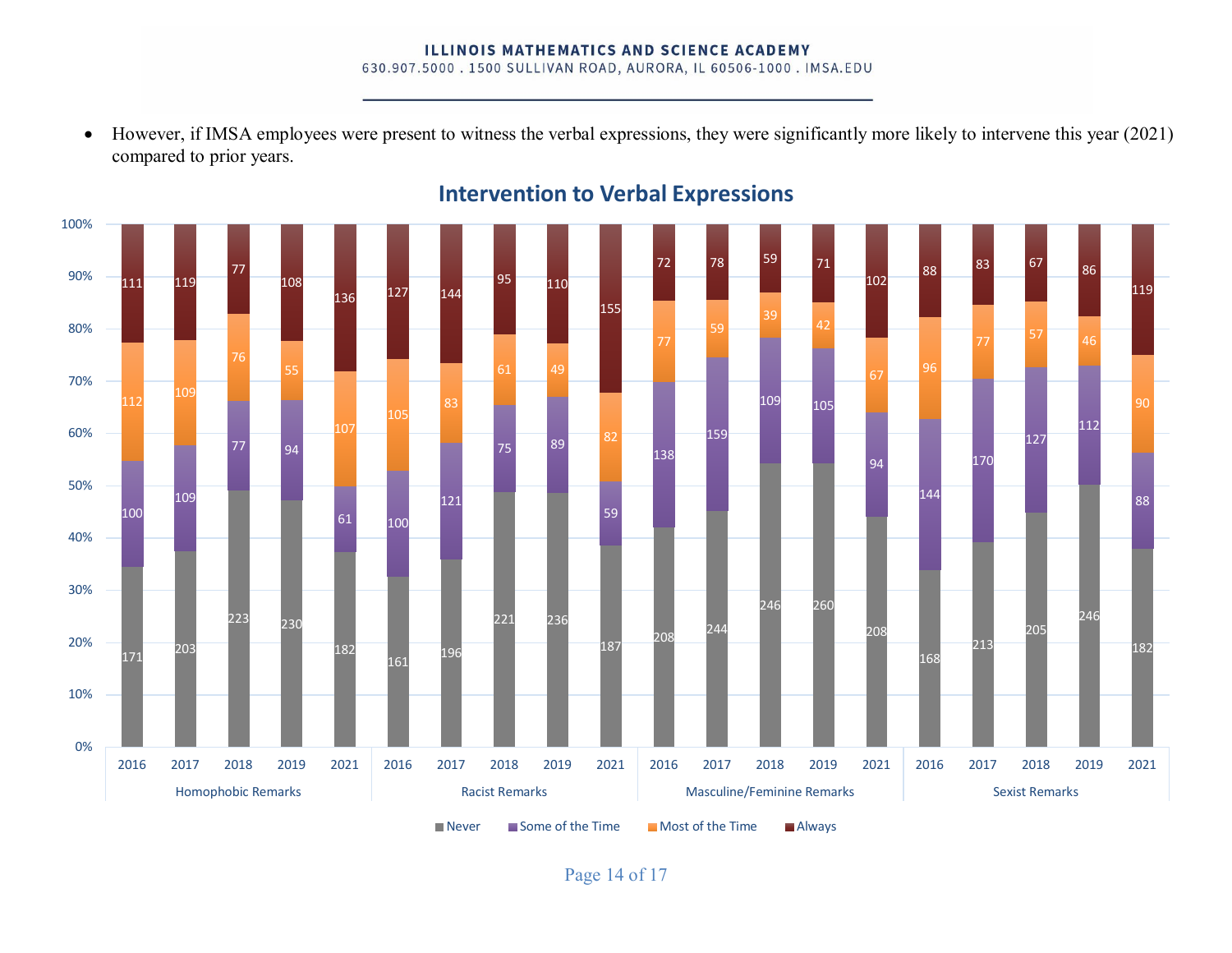## **2016 through 2021 Comparisons for Feeling Unsafe at School**

Compared to the previous four years of administering this survey, there was a significant increase in the frequency of responses for feeling unsafe at school. Recall that beginning in 2018, students were given two additional response options for feeling unsafe at school (i.e., socioeconomic status and body size) and in 2019, the additional response option of unsafe due to political views was added. These additional response options were added due to their frequent appearances in the open-ended response option of this survey question.



## **Frequency Comparison for Feeling Unsafe at School**

\* It is important to note, however, that the newer response options were removed from the charts displayed below so that direct comparisons could be made from the 2016 survey administration through the most recent survey administration.

As you can see from the chart below, the reasons for feeling unsafe in school have also remained relatively consistent across the five years of administering the Diversity Climate Survey, especially unsafe due to race/ethnicity and gender identity. Programming will continue to be provided in the areas of race/ethnicity, sexual orientation, and gender. Also noted below, the frequency of students reporting multiple responses for feeling unsafe in school continues to increase since the initial administration of the survey in 2016. This suggests that students may be more focused on the intersectionality of their identities in the more recent years. The table of percentages are provided following the chart.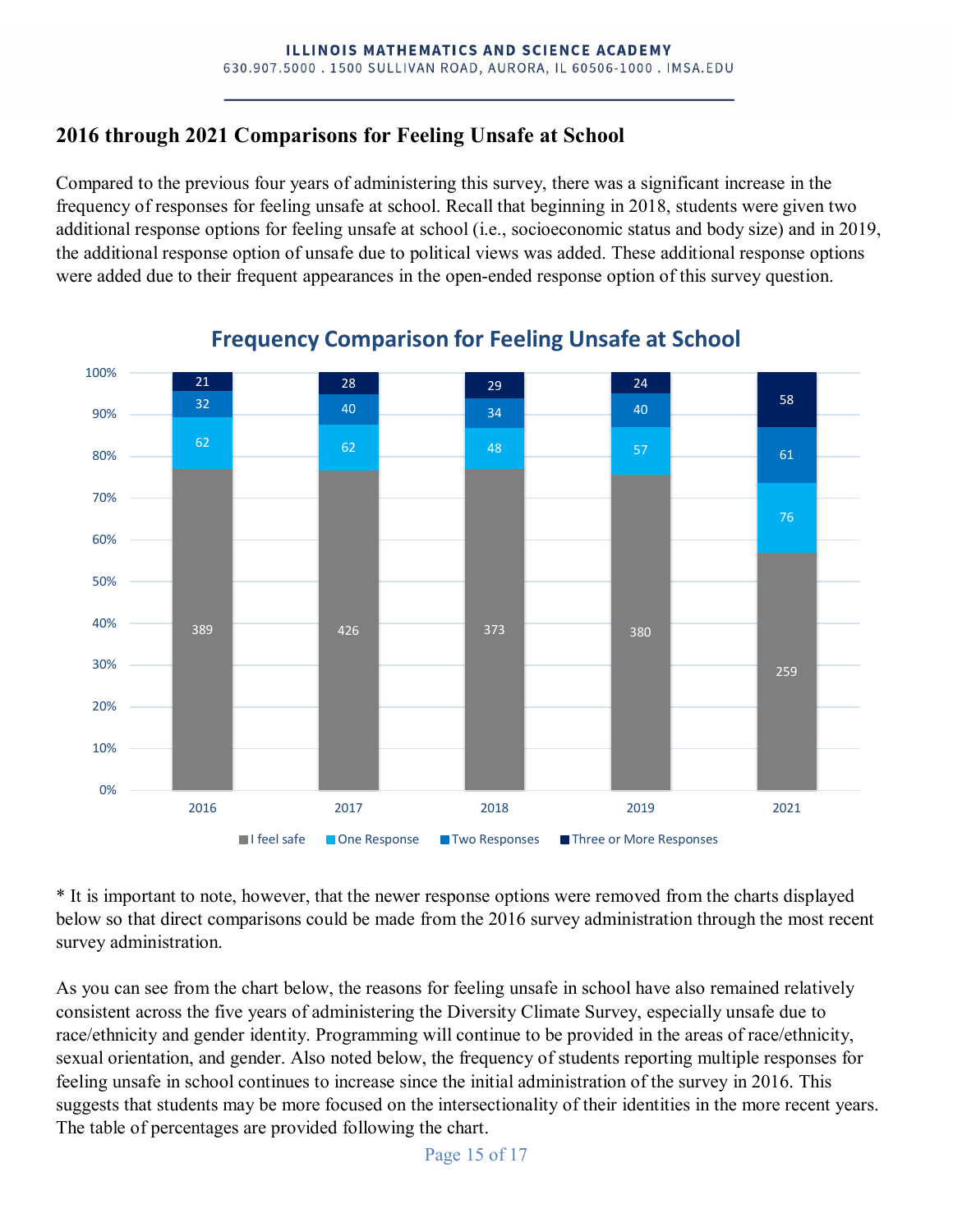#### **ILLINOIS MATHEMATICS AND SCIENCE ACADEMY** 630.907.5000 . 1500 SULLIVAN ROAD, AURORA, IL 60506-1000 . IMSA.EDU



# Comparison of Reasons for Feeling Unsafe at School\*